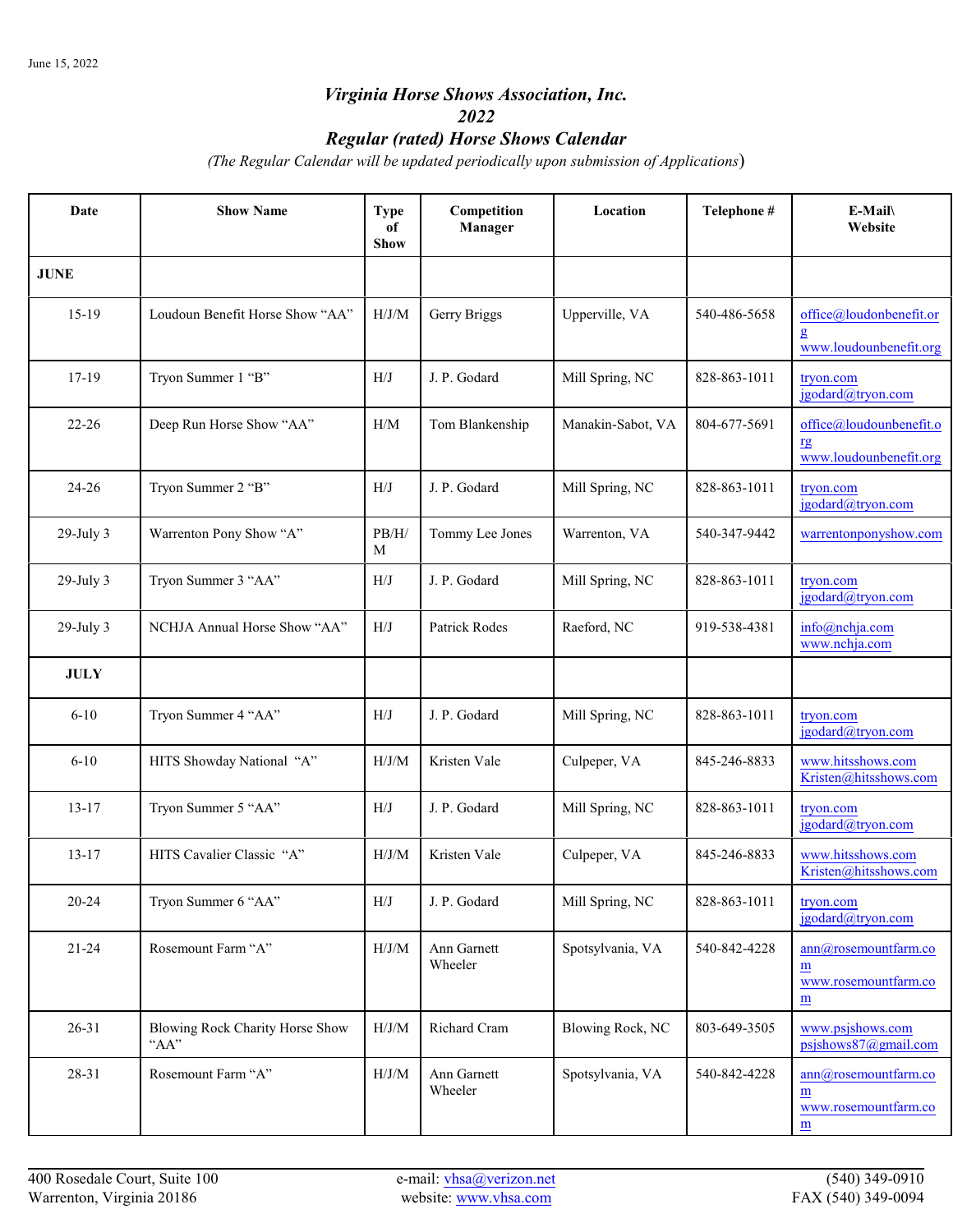| <b>AUGUST</b>    |                                                      |       |                                                      |                       |                       |                                                                 |
|------------------|------------------------------------------------------|-------|------------------------------------------------------|-----------------------|-----------------------|-----------------------------------------------------------------|
| $3 - 7$          | Blowing Rock Charity Horse Show<br>"AA"              | H/J/M | <b>Richard Cram</b>                                  | Blowing Rock, NC      | 803-649-3505          | www.psjshows.com<br>$psishows87$ @gmail.com                     |
| $5 - 7$          | Bay State Classic "A"                                | H/J/M | Amy Moore                                            | Owings Mills, MD      | 410-446-1310          | adawson@mcdonogh.or<br>www.mcdonogh.org/athl<br>etics/horseshow |
| $10-14$          | Lexington National "AA"                              | H/J/M | Allen Reinheimer<br>Keedie Leonard<br>(show contact) | Lexington, VA         | 540-294-5750          | www.vahorsecenter.org<br>colebelle@msn.com                      |
| $12 - 14$        | Tryon Indoor 1 "B"                                   | H/J   | J. P. Godard                                         | Mill Spring, NC       | 828-863-1011          | tryon.com<br>jgodard@tryon.com                                  |
| $17 - 21$        | HITS Winston National "A"                            | H/J/M | Kristen Vale                                         | Culpeper, VA          | 845-246-8833          | www.hitsshows.com<br>Kristen@hitsshows.com                      |
| 24-28            | HITS Constitution Classic "A"                        | H/J/M | Kristen Vale                                         | Culpeper, VA          | 845-246-8833          | www.hitsshows.com<br>Kristen@hitsshows.com                      |
| <b>SEPTEMBER</b> |                                                      |       |                                                      |                       |                       |                                                                 |
| $23 - 25$        | Tryon Fall 1 "B"                                     | H/J   | J. P. Godard                                         | Mill Spring, NC       | 828-863-1011          | tryon.com<br>jgodard@tryon.com                                  |
| 23-October 2     | Tryon Fall 2 "AA"                                    | H/J   | J. P. Godard                                         | Mill Spring, NC       | 828-863-1011          | tryon.com<br>jgodard@tryon.com                                  |
| 28-October 2     | HITS Culpeper Finals "A"                             | H/J/M | Kristen Vale                                         | Culpeper, VA          | 845-246-8833          | www.hitsshows.com<br>Kristen@hitsshows.com                      |
| <b>OCTOBER</b>   |                                                      |       |                                                      |                       |                       |                                                                 |
| $3-9$            | Capital Challenge Horse Show<br>"AA"                 | H/J   | Oliver Kennedy                                       | Upper Marlboro,<br>MD | $(301) 260 -$<br>2467 | oliverkennedy@capitalc<br>hallenge.org<br>capitalchallenge.org  |
| $5-9$            | North Carolina State Fair Hunter<br>Jumper Show "AA" | H/J   | Joan Petty                                           | Raleigh, NC           | 919-556-7321          | horseshows@trianglefar<br>ms.com<br>trianglefarms.com           |
| $5-9$            | Tryon Fall 3 "AA"                                    | H/J   | J. P. Godard                                         | Mill Spring, NC       | 828-863-1011          | tryon.com<br>jgodard@tryon.com                                  |
| $12-16$          | Tryon Fall 4 "AA"                                    | H/J   | J. P. Godard                                         | Mill Spring, NC       | 828-863-1011          | tryon.com<br>jgodard@tryon.com                                  |
| 19-23            | Tryon Fall 5 "AA"                                    | H/J   | J. P. Godard                                         | Mill Spring, NC       | 828-863-1011          | tryon.com<br>jgodard@tryon.com                                  |
| 20-22            | WIHS Regional Horse Show*                            |       | Tom Blankenship                                      | Leesburg, VA          | 410-259-2575          | info@wihs.org                                                   |
| 23               | USHJA Zone 3 Championship**                          |       | Tom Blankenship                                      | Leesburg, VA          | 410-259-2575          | info@wihs.org                                                   |
| 26-30            | Tryon Fall 6 "AA"                                    | H/J   | J. P. Godard                                         | Mill Spring, NC       | 828-863-1011          | tryon.com<br>jgodard@tryon.com                                  |